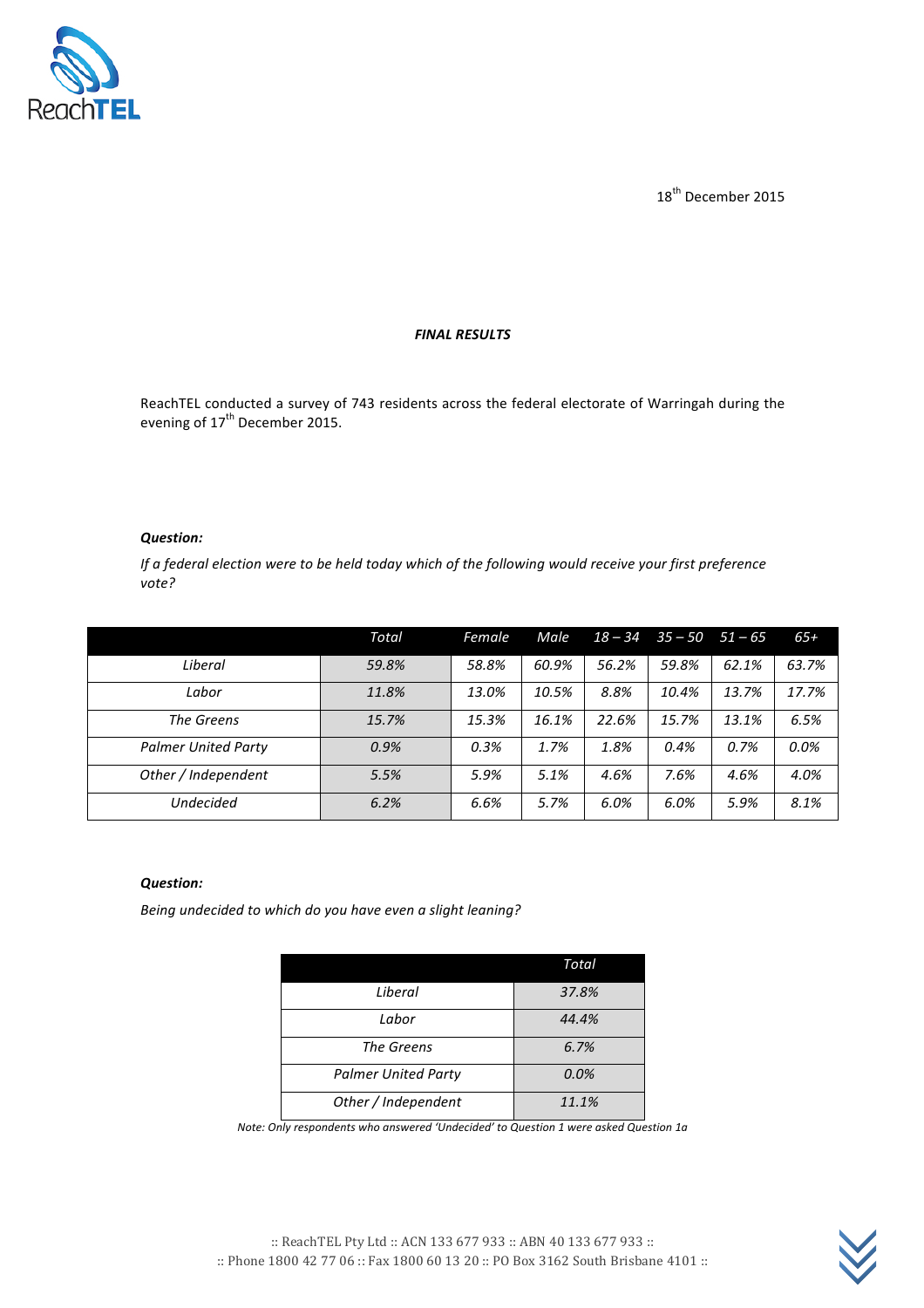

## *Question:*

*Do you support or oppose raising the GST from 10 to 15%?* 

|                  | Total | Female | Male  | $18 - 34$ | $35 - 50$ | $51 - 65$ | $65+$ |
|------------------|-------|--------|-------|-----------|-----------|-----------|-------|
| Strongly support | 16.6% | 10.8%  | 23.0% | 9.7%      | 17.7%     | 22.2%     | 18.4% |
| Support          | 22.8% | 20.8%  | 25.0% | 21.8%     | 18.9%     | 26.1%     | 28.8% |
| Oppose           | 21.4% | 26.9%  | 15.3% | 23.1%     | 21.3%     | 19.6%     | 21.6% |
| Strongly oppose  | 25.1% | 22.6%  | 27.8% | 28.7%     | 25.7%     | 26.8%     | 16.0% |
| <b>Undecided</b> | 14.2% | 19.0%  | 8.8%  | 16.7%     | 16.5%     | 5.2%      | 15.2% |

|                  | Total | Liberal | Labor | Greens | <b>Undecided</b> |
|------------------|-------|---------|-------|--------|------------------|
| Strongly support | 16.6% | 22.5%   | 3.4%  | 6.0%   | 4.3%             |
| Support          | 22.8% | 29.7%   | 11.4% | 13.8%  | 17.0%            |
| Oppose           | 21.4% | 16.0%   | 34.1% | 33.6%  | 29.8%            |
| Strongly oppose  | 25.1% | 16.4%   | 46.6% | 31.0%  | 27.7%            |
| <b>Undecided</b> | 14.2% | 15.5%   | 4.5%  | 15.5%  | 21.3%            |

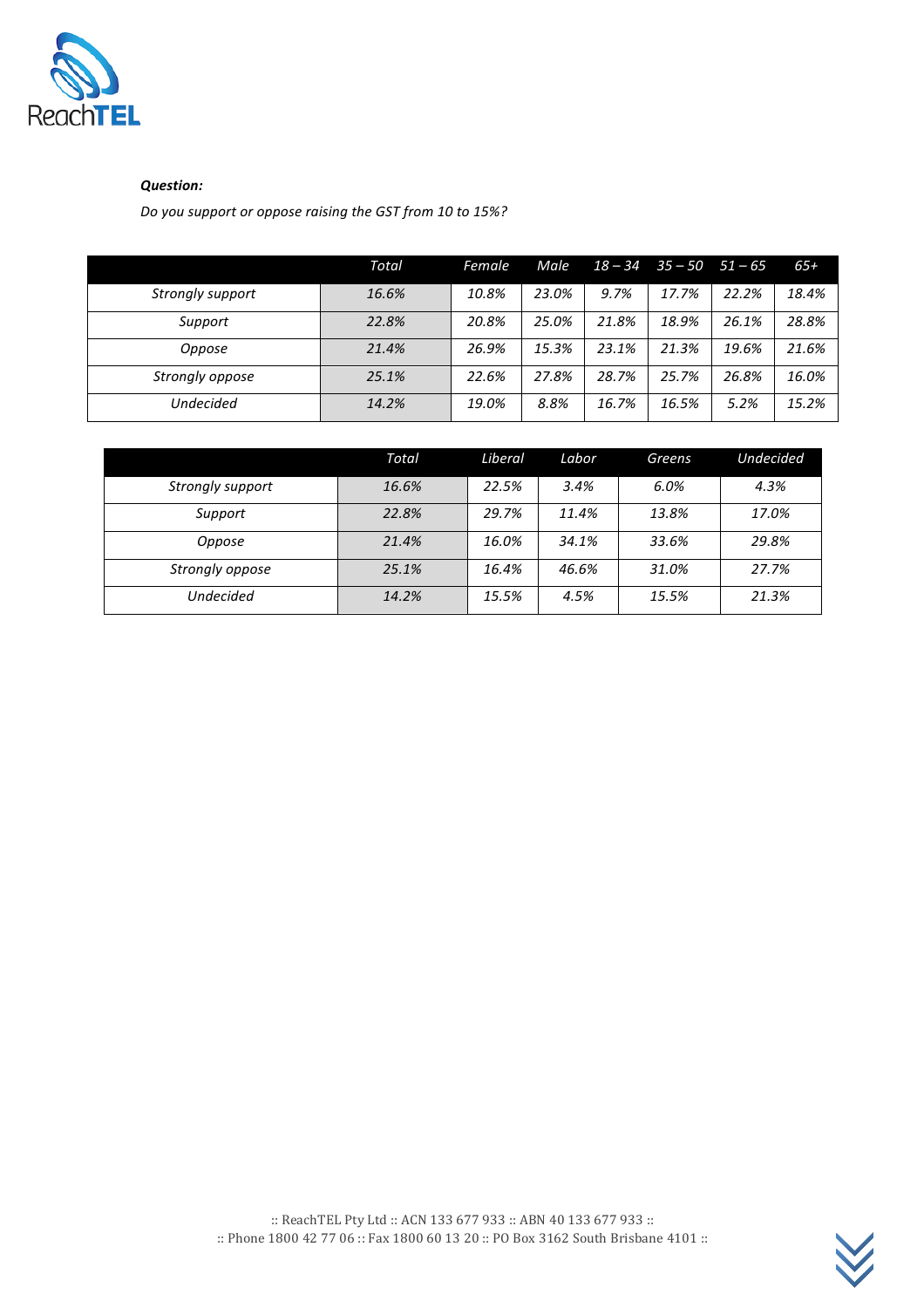

### *Question:*

*Do you think Tony Abbott, your local member and former prime minister, should retire from politics?* 

|                  | Total | Female | Male  | $18 - 34$ $35 - 50$ $51 - 65$ |       |       | $65+$ |
|------------------|-------|--------|-------|-------------------------------|-------|-------|-------|
| Yes              | 50.9% | 46.9%  | 55.2% | 52.5%                         | 47.8% | 55.6% | 48.4% |
| No               | 35.4% | 31.3%  | 39.9% | 30.0%                         | 38.6% | 35.9% | 37.9% |
| <b>Undecided</b> | 13.7% | 21.8%  | 4.8%  | 17.5%                         | 13.7% | 8.5%  | 13.7% |

|                  | Total | Liberal | Labor | Greens | <b>Undecided</b> |
|------------------|-------|---------|-------|--------|------------------|
| Yes              | 50.9% | 41.6%   | 81.8% | 75.0%  | 45.7%            |
| No               | 35.4% | 45.4%   | 12.5% | 9.5%   | 28.3%            |
| <b>Undecided</b> | 13.7% | 13.0%   | 5.7%  | 15.5%  | 26.1%            |

# *Question:*

*If* Tony Abbott did retire would you be more or less likely to vote for the new Liberal candidate at the *next federal election?*

|                | Total | Female | Male  | $18 - 34$ $35 - 50$ $51 - 65$ |       |       | $65+$ |
|----------------|-------|--------|-------|-------------------------------|-------|-------|-------|
| More likely    | 36.7% | 31.2%  | 42.8% | 44.0%                         | 27.7% | 37.0% | 41.9% |
| Less likely    | 17.5% | 15.3%  | 19.8% | 18.1%                         | 16.9% | 18.8% | 15.3% |
| Vote unchanged | 45.8% | 53.5%  | 37.4% | 38.0%                         | 55.4% | 44.2% | 42.7% |

|                | Total | Liberal | Labor | Greens | <b>Undecided</b> |
|----------------|-------|---------|-------|--------|------------------|
| More likely    | 36.7% | 40.4%   | 27.3% | 39.7%  | 42.6%            |
| Less likely    | 17.5% | 14.8%   | 17.0% | 12.9%  | 21.3%            |
| Vote unchanged | 45.8% | 44.7%   | 55.7% | 47.4%  | 36.2%            |